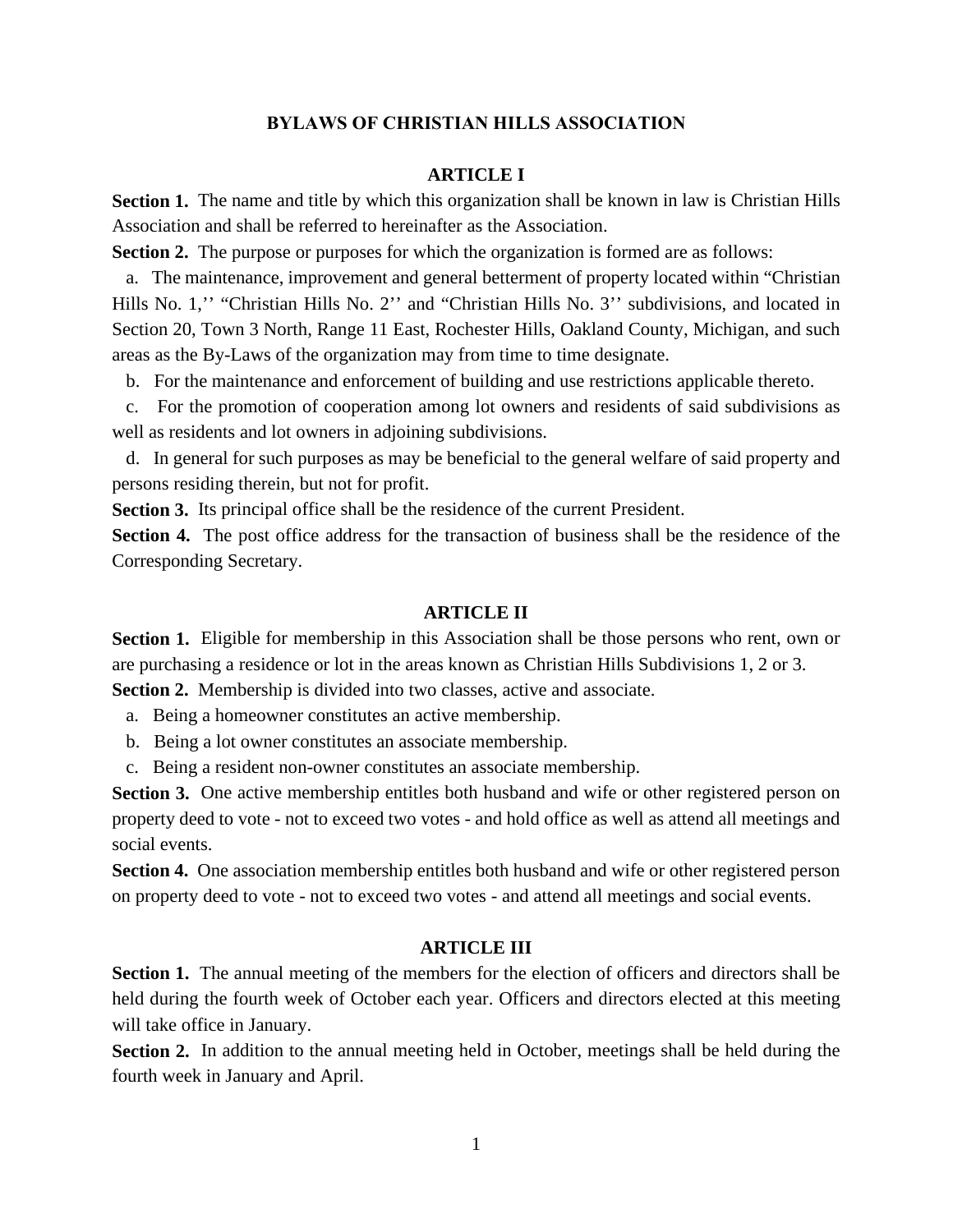**Section 3.** Special meetings of members may be called at any time by the President or by a majority of the directors. It shall be the duty of the President to call such meetings whenever requested in writing by ten or more members of the Association.

**Section 4.** Notice of any special meeting giving the matters to be discussed thereat shall be sent by mail to all members at their last known post office address.

**Section 5.** A quorum at a general membership meeting shall consist of the majority present.

**Section 6.** Regular meetings of the Board of Directors shall be held each month except during December.

#### **ARTICLE IV**

**Section 1.** The officers of this Association shall consist of a President, Vice President, Recording Secretary, Corresponding Secretary, and Treasurer who by virtue of their office shall be members of the Board of Directors.

**Section 2.** The officers shall be elected at the October meeting and shall hold office for the term of one year beginning in January.

**Section 3.** Election of officers shall be by ballot.

**Section 4.** Three new directors shall be elected annually to serve two years each with three carried over from the previous year to make a six director board.

**Section 5.** The Board of Directors shall be composed of the five elected officers, the Chairman of the Architectural Control Committee and six directors elected in accordance with Section 4 Article IV. The retiring President shall become a member of the Board of Directors for a period of one year following his retirement from office, making a thirteen member board.

**Section 6.** The Board of Directors shall determine the policies and activities of the Association, prepare a budget, approve all bills, taking counsel with committees and have general management of the Association.

**Section 7.** A three man nominating committee will be selected by the President at the April meeting. Said committee is to contact sufficient eligible members so as to present a slate of nominees for each office and directorship at the October meeting. The Corresponding Secretary shall mail to all members at their last address or through the medium of the Christian Hills Chronicle, the official publication of the Association, the complete slate of nominees ten days before the October election. Additional nominations for any office or directorship may be made from the floor at the election meeting prior to the vote.

## **ARTICLE V**

Section 1. The President shall preside at all meetings of the Association and of the Board of Directors. He shall appoint such committees of the Association as may be deemed necessary. He shall call special meetings of the Board of Directors at such times as he may deem advisable or at the request of two members of the Board of Directors. He shall annually appoint an auditing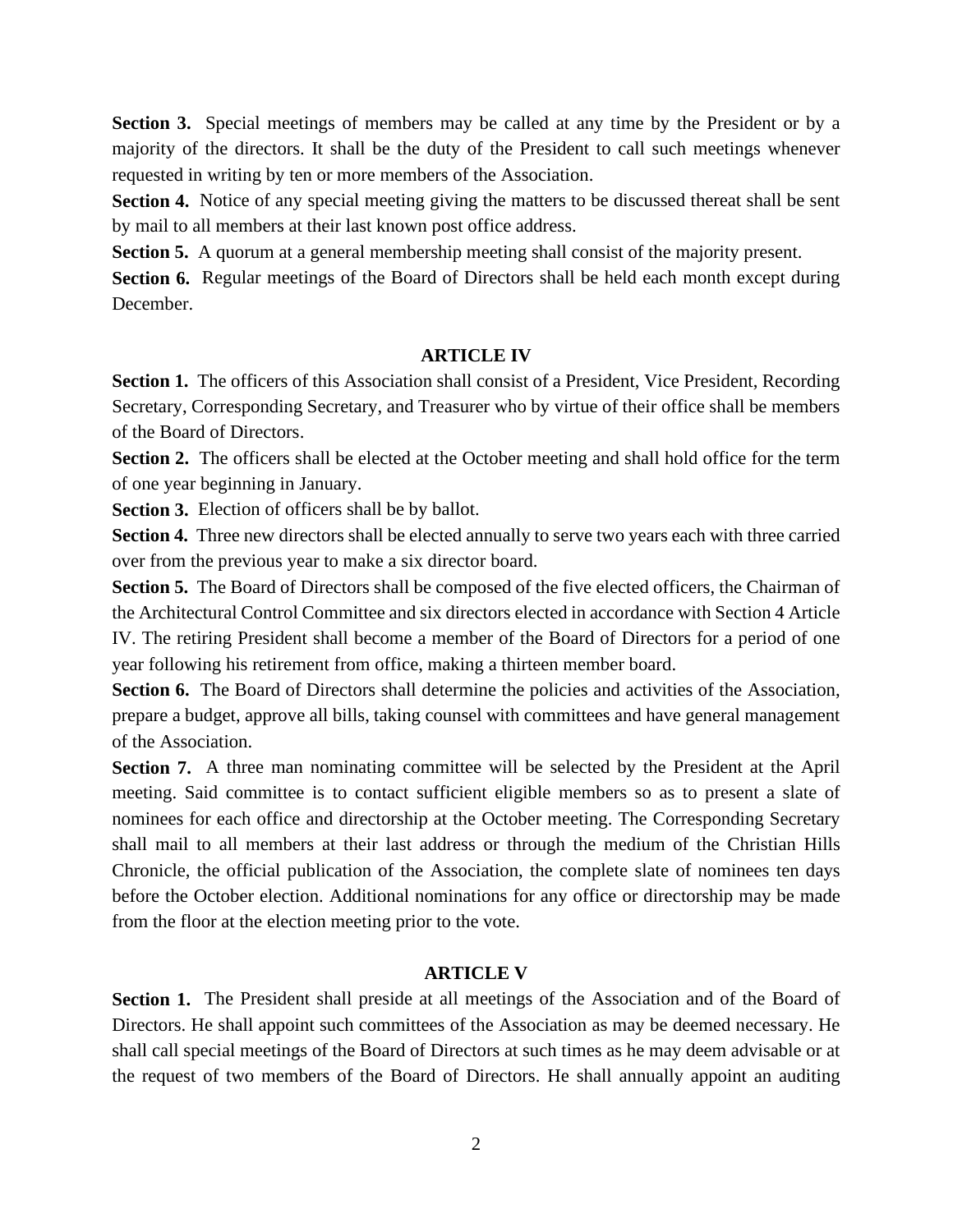committee of three members to audit the Treasurers report at the close of the calendar year and present a report at the January general meeting.

**Section 2.**The Vice President shall discharge the duties of the President in his absence. He shall coordinate the activities of all standing committees and also perform such duties as may be assigned by the President or Board of Directors.

**Section 3.**The Recording Secretary shall attend all meetings of the Association and shall keep a true and accurate record of their proceedings and shall also keep an up-to-date set of By-Laws for the Association.

**Section 4.** The Corresponding Secretary shall notify all officers of their election and committees of their appointment, notify all board members prior to each Board meeting and advise the hostess of the number to attend. He shall notify all members of date, time and place of meetings and shall compile and publish the Chronicle after approval of the Board. He shall also keep a list of all dues paying members and in general conduct the correspondence of the Association.

**Section 5.** The Treasurer shall collect and account for all monies of the Association and make disbursement only as authorized by the Board of Directors. All checks shall be signed by two officers, the Treasurer and President or in the absence or inability to act, of one or the other, the Recording Secretary or Vice President. A report shall be prepared and presented at each Board Meeting. A report shall be prepared for each general meeting accounting for all monies to the last general meeting and presented.

**Section 6.** At the January meeting the incoming Board of Directors shall present an annual budget for the ensuing year for approval by the membership.

**Section 7.** At the expiration of the terms of all officers they shall deliver to their successors all monies, books and other property belonging to the Association which may be then in their possession or under their control.

**Section 8.** A majority of the Board of Directors shall constitute a quorum for the transaction of business.

**Section 9.** In case of a vacancy among the officers, such vacancy shall be filled by the Board of Directors at their next meeting. In case of a vacancy in any of the six directorships, such vacancy shall be filled by the Association at its next succeeding regular meeting by nominations from the floor and ballot, provided that at least one week shall have elapsed between the occurrence of such vacancy and such meeting.

## **ARTICLE VI**

**Section 1.** There shall be six standing committees consisting of: Social and Entertainment; Safety, Health and Education; Public Relations; Welcoming and Membership; Improvement and Zoning; and Community Center.

 a. Social & Entertainment - Chairman shall be responsible for reserving location for the three general meetings and schedule refreshments or dinner for each. He and his committee shall prepare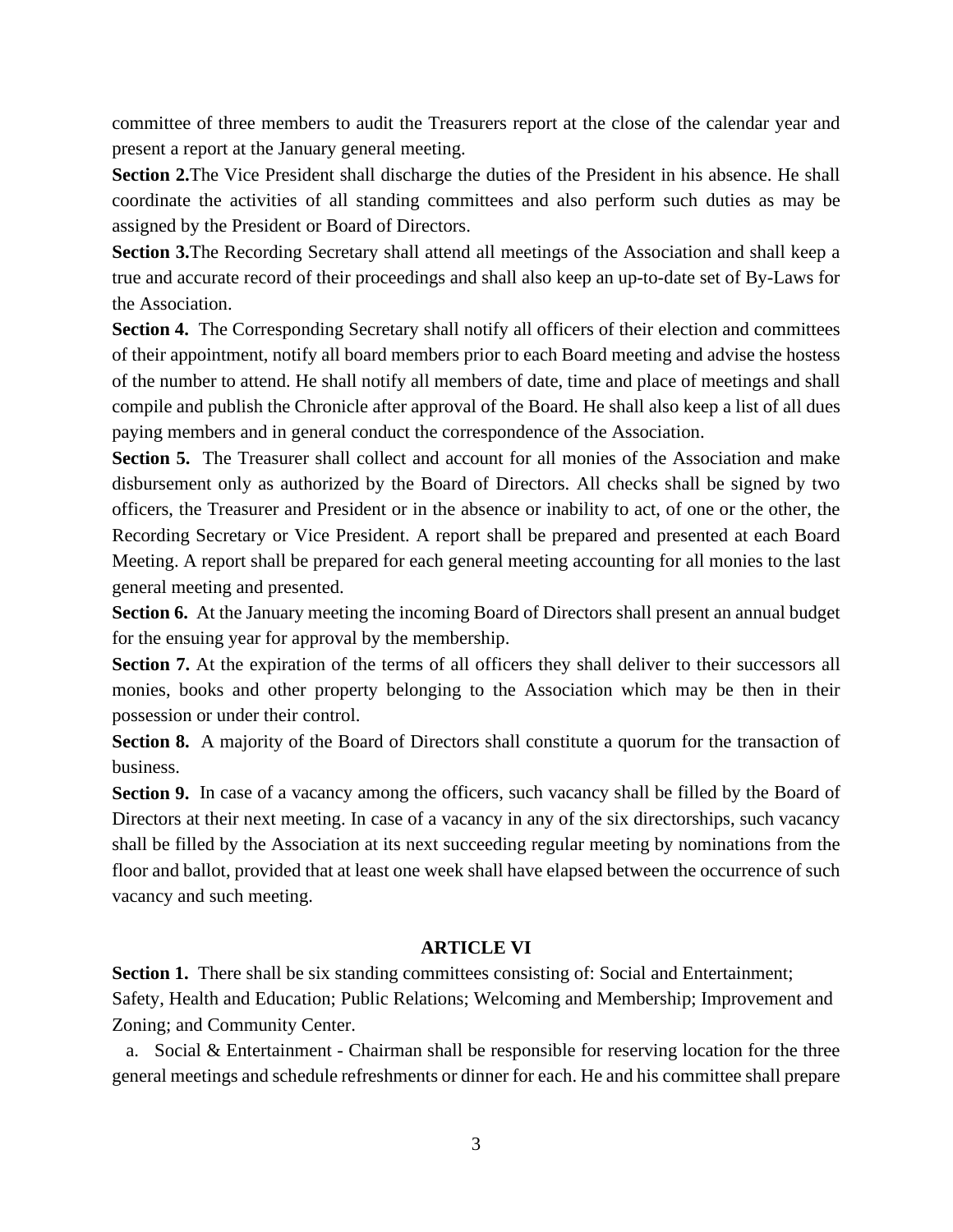a calendar of social events as desired by the membership and approved by the Board of Directors and conduct these events.

 b. Safety, Health & Education - Chairman shall be responsible for keeping the membership informed on these topics affecting the subdivisions. He shall notify the County Road Commission of hazardous road conditions within the subdivisions and advise the Detroit Edison Company when repairs are required on the entrance lights. He shall keep the board and membership informed on school issues.

 c. Public Relations - Chairman shall represent the Association at meetings of the Inter Association and report findings to the board and membership. He or a member of his committee shall attend township meetings if business on their agenda affects our subdivisions, and shall be responsible for reporting these findings to the board and membership.

 d. Welcoming & Membership - Chairman and members of committee shall call upon each new resident upon moving into his home in the subdivision. He shall advise new owners of the existence of the Association and its purpose and invite both owners and non-owners to become members. He shall keep an up-to-date record of all residents and their addresses and advise the President and Corresponding Secretary of the new residents' name, address and telephone number if available.

 e. Improvement & Zoning - Chairman shall be responsible for conducting and keeping the membership informed on desired subdivision improvements. He or a member of his committee shall attend township zoning meetings if their agenda affects our subdivisions and shall be responsible for reporting these findings to the board and membership. He shall keep the board and membership informed on area zoning proposals and changes affecting our area.

 f. Community Center - Chairman and committee shall be responsible for carrying out the recommendations of the board relative to maintaining and improving the Association Community Center, lots 53 and 54, belonging to the Association. He shall also be responsible for conducting scheduled activities approved by the board at the Community Center.

## **Section 2.**

 Each standing Committee shall have as its chairman a director. The membership shall elect the individual director as chairman of a specific committee.

### **ARTICLE VII**

**Section 1.** The dues for active membership shall be \$40.00 per year payable January first of each year. Persons becoming eligible for membership after July first shall be admitted for one-half the annual dues.

**Section 2.** The Treasurer shall annually bill all members for yearly dues.

#### **ARTICLE VIII**

**Section 1.** These By-Laws may be added to, amended or repealed by the members of the Association at any meeting, provided the members of the Association shall have been notified of such intentions at the time that the notice of the meeting shall have been given, the notice stating